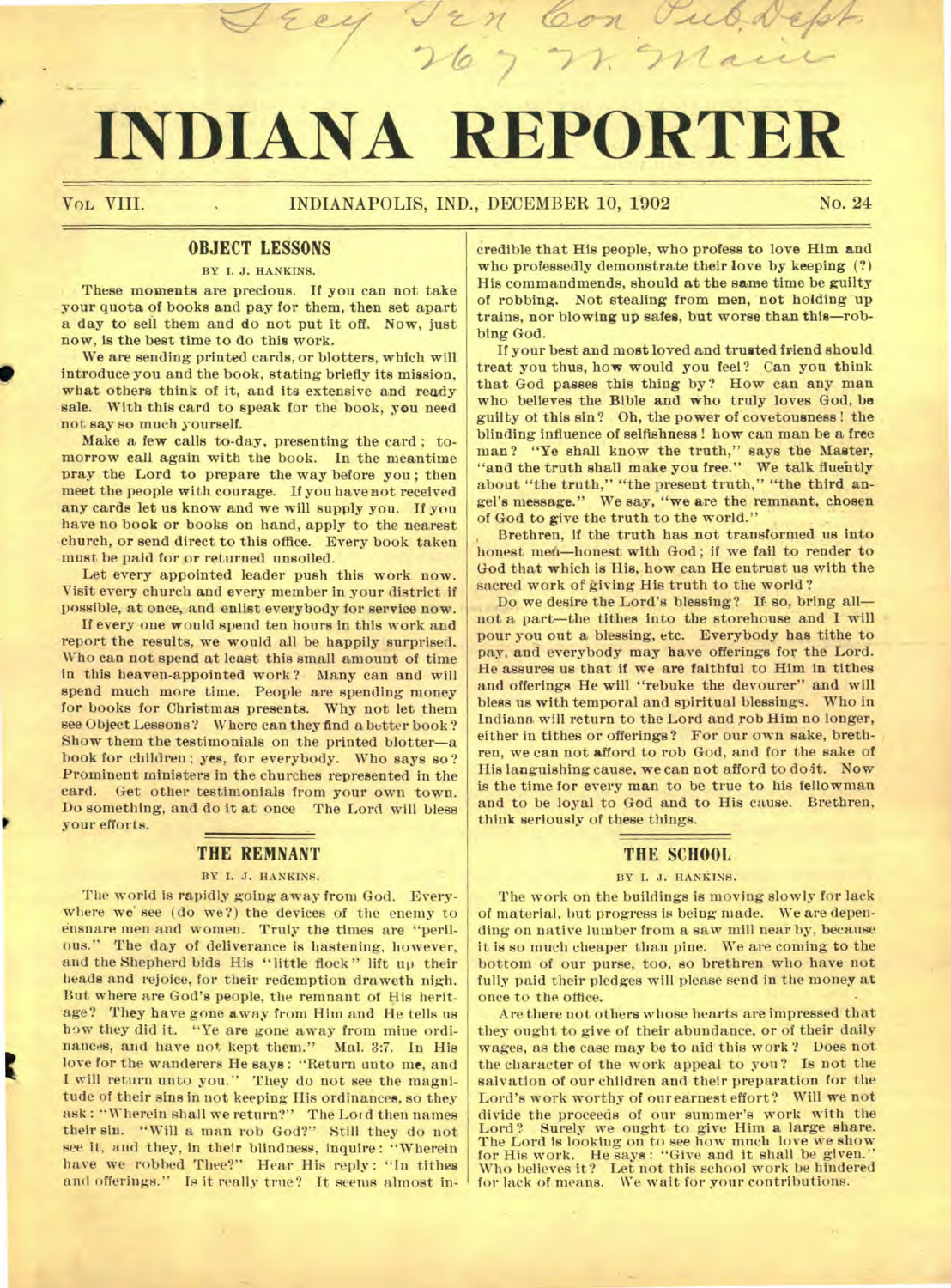# **THE INDIANA REPORTER**

**PUBLISHED BY THE** 

## **Indiana Conference Association of Seventh-day Adventists 1311 CENTRAL AVENUE**

**SUBSCRIPTION, Per Year TWENTY-FIVE CENTS If you are not a subscriber for the Reporter, send 25 cents for a year's subscription to 1311 Central Ave., Indianapolis, Ind.** 

Those receiving extra copies of this paper will confer a favor upon the publishers by distributing them among their Adventist neighbors. Church elders are expected to distribute them at their next church meeting.

**ENTERED AS SECOND-CLASS MAIL MATTER.** 

## **A BIRTHDAY OFFERING**

## **BY I. J. HANKINS.**

**What shall it** *be* **and to whom? One cent for each year you have lived as an offering to the Industrial Academy at Boggstown. This gives every member of the family a part, even the baby. The father is fifty years old, he gives 50 cents. A son is 18, and he gives 18 cents. The entire family** *give* **an amount equal to the sum of all their ages. We make this call for an immediate offering to meet an immediate need. We must have money to purchase material. The school is growing, and soon the present facilities will be too small. We are very anxious to get the new buildings ready at the earliest date possible. Who will collect this birthday offering from each family? The treasurer or the or the elder, or both. Let this birthday offering be independent of any previous donation, so every family may have a part in it. The list will be started in this paper. Send in your offerings and they will be added In future numbers.** 

|  |  | .94 |
|--|--|-----|

## **THE COMING WEEK OF PRAYER.**

#### **BY A. G. DANIELS.**

**The season of prayer to be held by our people, December 20-27, should be an occasion of greater importance than any former occasion of the kind ever held by this denomination. It should prove a very great blessing to our people. We never needed a week of prayer more than at the present time. Our own people need the help and the blessing it is intended to bring to them, and the great wide world, which God has sent us to save, needs at once the blessing and salvation of this message.** 

**Never in the history of this people have the barriers been so entirely removed, the doors so widely opened, and the call so urgently sounded, as today. There is scarcely a nation in the world that we do not have a definite knowledge about, and to which we could not readily go with this message if we had the workers and the means.** 

**During the coming season of prayer one of the chief burdens of our people should be to plead with God to show us how to answer the calls that are coming to us from all parts of the field. If our people would give themselves up to fervent prayer in behalf to the evangelization of the world, we would see the beginning of a new order of things. We would have volunteers as never before for foreign lands.** 

**Is it not a remarkable thing that the Lord has gone before us, and so prepared all lands for this truth, that calls are coming to us from all them for help? A few years ago we had to pioneer these countries, and secure a foothold by hard labor. No one knew of us, and no call came to us except the mute appeals of countries in darkness without this light. But now all this is changed. These fields are ready for us, and most earnes pleadings come to us for help. What does this mean ? Why is the world laid at the feet of our church? Why are scores of earnest appeals sent to us from all parts of the world to give them this message? This is a marvelous thing. It should stir the hearts of our people. This is a fullfilment of the promises in the sixteenth chapter of Isaiah.** 

**Our people should sense most keenly and vividly the importance of the present opportunities, and should realize what the week of prayer may be to them. It should lead to a great spiritual awakening, to a revival and a reformation. It should lead those who are discouraged to renew their hold on God, to sever the the ties that bind them to the world, and to strength those that bind them to the world to come. It should lead many of our brethren and sisters of talent to devote their lives more entirely to the work of God ; and it should be the means of leading our people who are enjoying such great financial prosperity to make a proper return to God for the blessings He is bestowing upon them.** 

**The coming week of prayer should be a season of consecration to God and earnest prayer in behalf of the extention of this cause. Clear-sighted, enthusiastic, sturdy service in gospel evangelization is what is wanted today. This is the call of the hour, and it can only answered by the coming of the toilers, Can not the coming week of prayer be made to arouse our people on this point, and give them new views of this problem ? If all of our people could receive a revelation regarding the great field to be worked, the preparation that has been made for our work to be readily accomplished, and the facilities and talents within our own denomination for doing the work, a mighty forward movement would set in from the impulse of the people themselves. Then the great body of the people would, by one mighty uprising, give its service and its means to this great work,** 

**The time has come to put aside our fears and doubts, and to engage in this work with a determination that will win. The message we preach is from God, and according to that message the world must be warned in our day, and the end must come. "This gospel of the kingdom shall be preached to all the world for a witness unto all nations ; and then shall the end come."** 

**The earnest calls from whitened fields today are only the bugle call of the Captain of our salvation to this people to arise and plant the standard of this truth in all lands as a witness to all nations, that the end may come.** 

## **"CHRIST'S OBJECT LESSONS"**

**This is a book that is well calculated to do much good. It will interest the entire family, old and young. It should find its way into every home.—ALEx. Mc-LAUGHLIN, Pastor Wells Memorial Lutheran Church, Goshen, Ind.**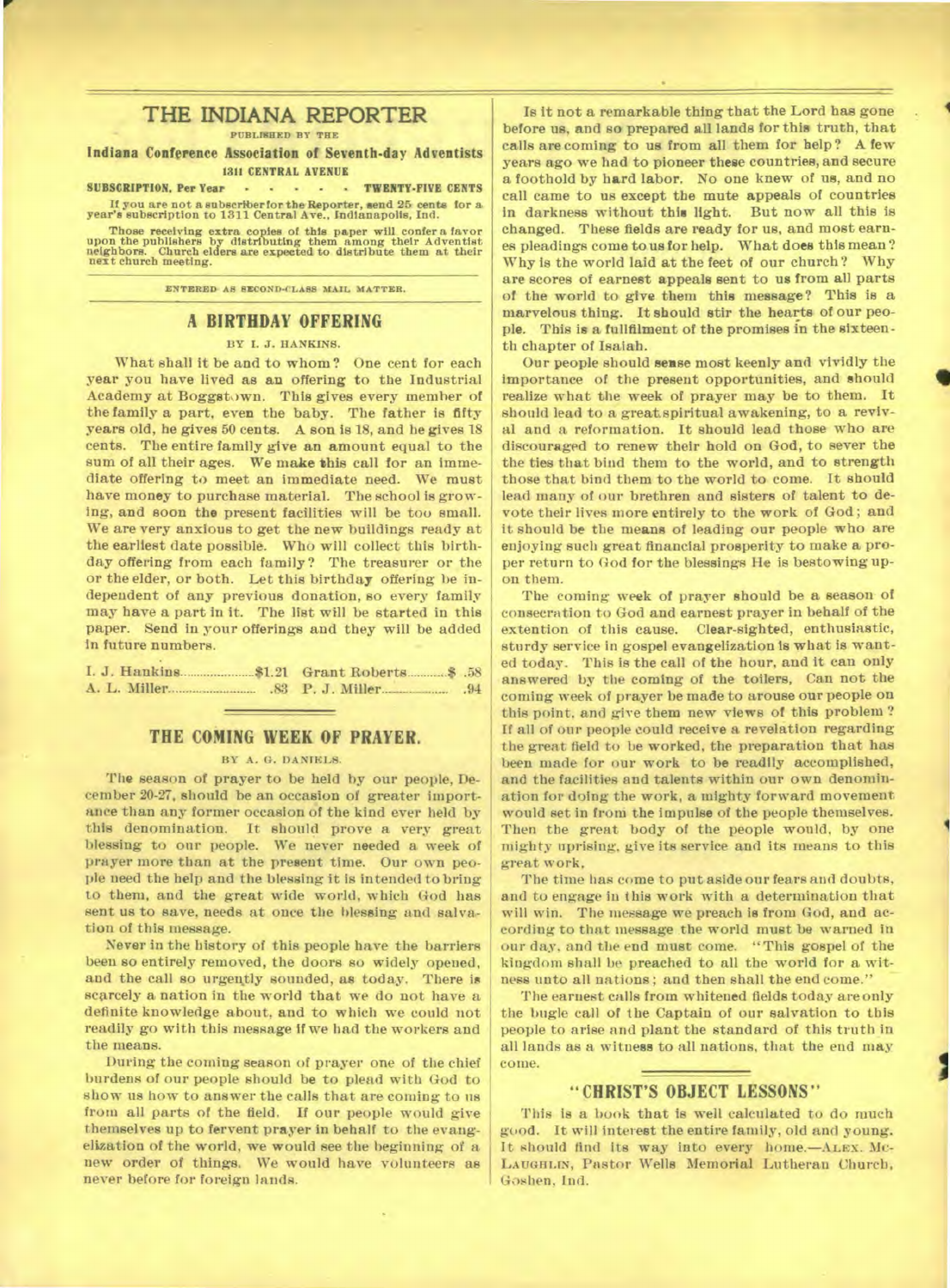

## **BY H. S. BROWNING.**

**DEAR BRETHREN: I would like to send an encouraging report from Indianapolis. The church is in the best condition financially that it has been in for years. Besides meeting all running expenses, fuel, lights, teacher and janitor, we have newly papered our house of worship this spring, and have purchased a new organ, all but \$16.00 of this expense being paid in cash and pledges. We have also paid on a debt of nearly \$200 more than half, and in November our Tract Society debt was reduced from \$100 to about \$30.00.** 

**God has blessed us in all this, and as a result some are selling their quota of Object Lessons in a remarkably short time. As a church, we have taken our full quota-600 books—and all will be sold, for the work is well organized and all have a mind to do their part.** 

**To canvassers and brethren and to missionary societies in the State, I wish to say, if we are honest with the Lord in paying tithes and accounts, our State Society would not be so crippled. In dealing as we have in the past with these societies, we have imperiled our publishing houses. Think of individuals and church societies allowing accounts to run until they are put on the bad debt book and counted lost! The Lord's work must not be crippled by carrying these accounts so long. Let each ask himself the question : Do I owe the Lord's work anything? When you sell a book, whom do you pay first, yourself or the Lord? Do you withhold the tithe and the pay for the book indefinitely?** 

**January 22, 1901, I began to canvass, and took during the year \$1,121.85 worth of orders, delivering \$968.40 worth, losing not a nickel. I have no account of this year's work, but have paid as I have gone, and have a large order for subscription books for December. I am square on the books, with tithes paid to date. Praise the Lord with all my soul.** 

**I find, brethren, that to make a sacrifice for Christ's Object Lessons at the start of the day gives me a good reward, and it is an excellent book for Christmas.** 

**Brethren, above all things, be prompt in settling for all books, for our institutions are needing money very much. Never take your compensation until the book has been paid for and tithed. Then, if you follow this plan, working zealously for the circulation of this truth, the Lord will bless you. A very decided campaign has been organized for the work on Christ's Object Lessons at Indianapolis, and the work is moving along very nicely without any friction. Be of good courage; the Lord is our commander and strength, and he overcame the world. •** 

## **YOUR PRAYERS ARE NEEDED**

p IL

**Beginning December 15, our canvassers enter upon their work of delivery to close up their work for this year. Let allour prayers ascend to God that He may favor them with success for the truth's sake. Pray for our canvassers. Ask God to keep** them faithful and keep them in the field.

| Value.                                                                               | \$80 30<br><br><br><br>***********<br><br><br>325<br>-----------<br><br><br><br>***********<br>-----------                                                                                   | \$92 55                                               |                                                                                                                                                                                                                                                                                                                                                                                                                                                                                                                                                                                                                                                                                                                                                                                                                                                            |
|--------------------------------------------------------------------------------------|----------------------------------------------------------------------------------------------------------------------------------------------------------------------------------------------|-------------------------------------------------------|------------------------------------------------------------------------------------------------------------------------------------------------------------------------------------------------------------------------------------------------------------------------------------------------------------------------------------------------------------------------------------------------------------------------------------------------------------------------------------------------------------------------------------------------------------------------------------------------------------------------------------------------------------------------------------------------------------------------------------------------------------------------------------------------------------------------------------------------------------|
| Del.                                                                                 | $\frac{1}{2}$<br><br>$\ddot{ }$<br>:::::<br><br>$\overline{\phantom{a}}$<br>111111<br>$\ddot{}$<br><br><br>$+11111$<br>                                                                      | $\frac{1}{2}$                                         |                                                                                                                                                                                                                                                                                                                                                                                                                                                                                                                                                                                                                                                                                                                                                                                                                                                            |
| REPORT OF CANVASSING WORK FOR TWO WEEKS, ENDING DECEMBER 5, 1902.<br>Value<br>Helps. | <br><br>-----------<br><br>8888<br>85<br>85<br><b>\$294</b><br>$\frac{15}{4}$<br>$\boldsymbol{\omega}$                                                                                       | \$95 35                                               | As we require a                                                                                                                                                                                                                                                                                                                                                                                                                                                                                                                                                                                                                                                                                                                                                                                                                                            |
| Value.                                                                               | --------------<br>-------------<br><br><br><br>8888<br>5 28<br>24 25<br>6 25<br>595<br>148                                                                                                   | 50<br>\$139                                           |                                                                                                                                                                                                                                                                                                                                                                                                                                                                                                                                                                                                                                                                                                                                                                                                                                                            |
| Orders                                                                               | $\ddot{\phantom{a}}$<br><b>The State</b><br><br><br>28<br>$\frac{2}{1}$                                                                                                                      | 59                                                    |                                                                                                                                                                                                                                                                                                                                                                                                                                                                                                                                                                                                                                                                                                                                                                                                                                                            |
| <b>F</b> & P                                                                         | $-1$<br><br><br>$\cdots$<br>$\ddot{\phantom{a}}$<br>Ī<br>.<br>$\ddot{ }$<br><br>                                                                                                             | $\overline{1}$                                        |                                                                                                                                                                                                                                                                                                                                                                                                                                                                                                                                                                                                                                                                                                                                                                                                                                                            |
| Bib. R.                                                                              | $+ + + + + +$<br><br><br><b>Control</b><br>  <br>$\cdots$<br><b>Breast</b><br>1111111<br>$\cdots \cdots$<br>$\frac{1}{2}$                                                                    |                                                       |                                                                                                                                                                                                                                                                                                                                                                                                                                                                                                                                                                                                                                                                                                                                                                                                                                                            |
| $\mathbf{r}$<br>Gq.                                                                  | $\cdots$ $\cdots$ 12<br>  <br><br>::::<br><br><br>$\cdots$<br>$\cdots$<br>$\frac{1}{2}$<br><br><br>$\cdots$<br>4                                                                             | 4   16                                                |                                                                                                                                                                                                                                                                                                                                                                                                                                                                                                                                                                                                                                                                                                                                                                                                                                                            |
| H.H.B                                                                                | <br><br>$\cdots \cdots$<br>$\cdots \cdots$<br>-------<br><br><br><br><b>ACC # 198</b><br>                                                                                                    | ---------------<br>$\frac{1}{2}$                      |                                                                                                                                                                                                                                                                                                                                                                                                                                                                                                                                                                                                                                                                                                                                                                                                                                                            |
| <b>M</b> <sub>10</sub> .H                                                            | ---------<br><br>an in [ cream<br><br>$1 + 1 + 1 + 1 = 1$<br><br><br><br><br><br>21                                                                                                          | 6                                                     |                                                                                                                                                                                                                                                                                                                                                                                                                                                                                                                                                                                                                                                                                                                                                                                                                                                            |
| K.<br>C.                                                                             | $\frac{1}{2}$<br>j.<br><br><br><br><br><br>                                                                                                                                                  | <br>$\ddot{\phantom{a}}$                              |                                                                                                                                                                                                                                                                                                                                                                                                                                                                                                                                                                                                                                                                                                                                                                                                                                                            |
| C'<br>$\mathbf{G}^*$                                                                 | <br><br>6<br>$\infty$<br>6                                                                                                                                                                   | 20                                                    |                                                                                                                                                                                                                                                                                                                                                                                                                                                                                                                                                                                                                                                                                                                                                                                                                                                            |
| $B \times B$                                                                         | ------<br>Analys<br><br>$-1 - 1 - 1 = 0$<br><br><b>AAA</b><br>$+1111$<br>4                                                                                                                   | $\frac{4}{ }$<br>                                     |                                                                                                                                                                                                                                                                                                                                                                                                                                                                                                                                                                                                                                                                                                                                                                                                                                                            |
| D. of A                                                                              | <br><br>                                                                                                                                                                                     |                                                       |                                                                                                                                                                                                                                                                                                                                                                                                                                                                                                                                                                                                                                                                                                                                                                                                                                                            |
| Ex.                                                                                  | <br>and a site<br>                                                                                                                                                                           |                                                       |                                                                                                                                                                                                                                                                                                                                                                                                                                                                                                                                                                                                                                                                                                                                                                                                                                                            |
| .s1H                                                                                 | <br>$+111$<br><br>$rac{5}{45}$<br>515<br>41                                                                                                                                                  | $138$ $\cdots$                                        |                                                                                                                                                                                                                                                                                                                                                                                                                                                                                                                                                                                                                                                                                                                                                                                                                                                            |
| PLACE.                                                                               | Anderson<br>Noble County.<br>ndianapolis<br>Peru<br>l'angier<br><b></b><br>Franklin<br>Spencer<br>South Bend                                                                                 |                                                       |                                                                                                                                                                                                                                                                                                                                                                                                                                                                                                                                                                                                                                                                                                                                                                                                                                                            |
| NAME.                                                                                | Edna Spratt<br>Olive Huber<br>$J.$ Clark<br>Hazelton.<br>Browning.<br>Mollie E. Keener.<br>Lizzie Richmond<br>G. Davis<br><b>Thos.</b> Hubbard<br>Mrs. T. J. Clark<br>Welch<br>si u<br>B. H. | ***********************************<br>11 Canvassers. | a separate sheet of paper. Then, too, please do not make order sheets out of your canyasser's<br>DEAR BROTHER CANVASSERS: The order blanks that we send you are for orders only.<br>Please do not allow the order sheet to degenerate into letter shape. It is very difficult to sort<br>out a number of things that you want when those things are sandwiched with statements as<br>to worth of books you have on hand or as to when you expect to remit or deliver. Please<br>write only the kind and number of books, tracts, Bibles and merchandise articles, amount of<br>remittances and fill out blank instructions as anticipated on regular blanks. Write letters on<br>file of all business letters, as well as order sheets, please bear these things in mind<br>etter, for those letters are forwarded to Bro. Dunn and not kept on file here. |

## **AN APPEAL IN BEHALF OF OUR YOUNG PEOPLE**

**BY RACHAEL WEIMER MCMAHAN.** 

**I am anxious about our young people's work in Indiana, and, notwithstanding the many demands upon our time and attention, it seems to me that we must find sufficient time to give to the young people's work the attention which its importance demands.** 

**It is now about one year since this work was fairly started. Many of our people do not realize its scope and importance, hence have not given it the the encouragement and support which it should have. But we are thankful for what has been accomplished. Quite a number of societies have been formed in the different states, and most of these are doing good work. Many have caught the real spirit of the work, and are pushing it vigorously to the advantage of the cause of God in their own community, and to the great blessing of their souls. Through their work hundreds of pages of literature have been distributed which would not otherwise have reached the people. Missionary visits have been made, Christian Help work done, and Bible readings held. The awakening of the young people has been felt in many churches, and the good that has been**